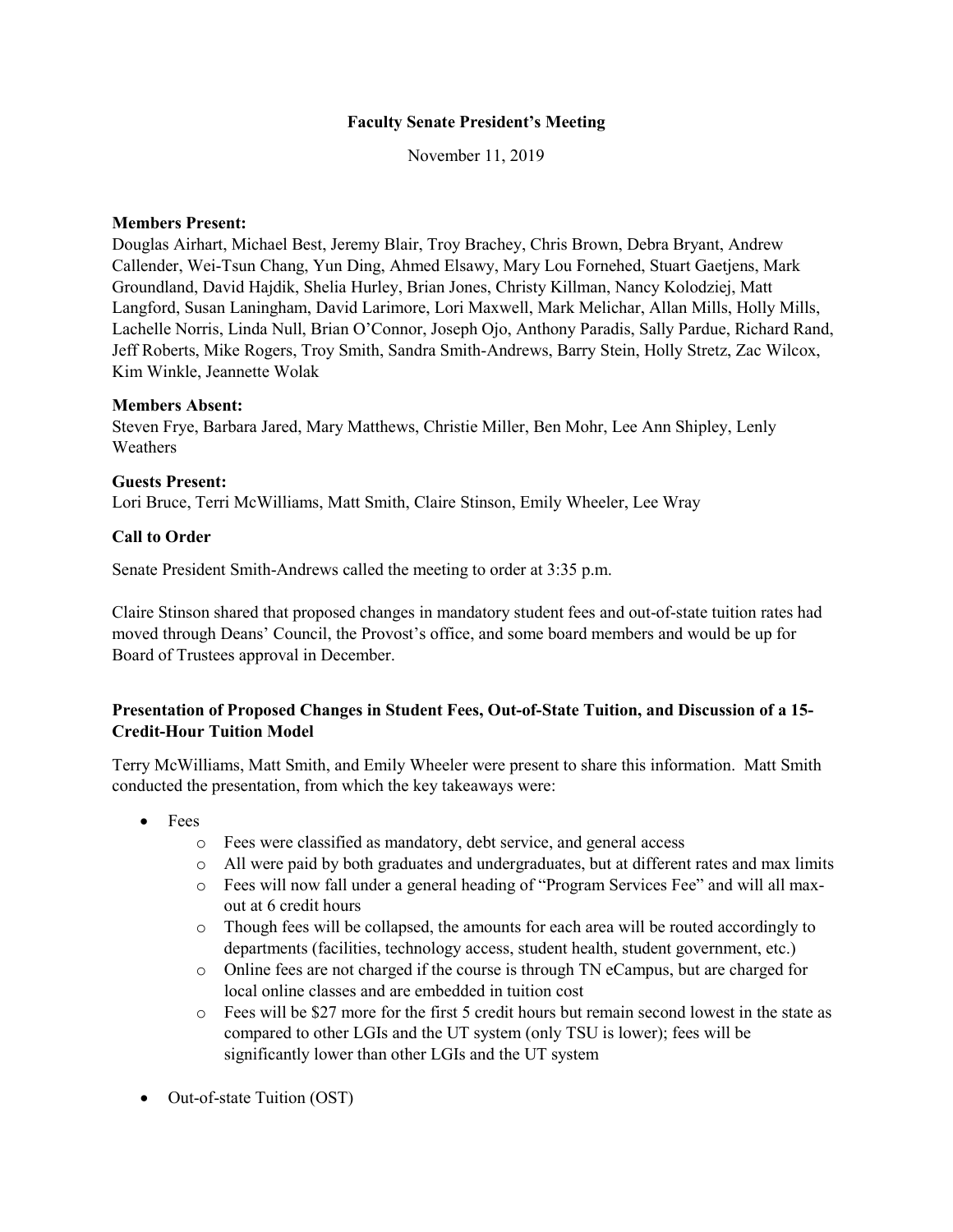- o Current OST places Tech at a competitive disadvantage in surrounding areas, new markets, and in increasing diversity
- o Current OST is the second highest normal OST in the state among LGIs
- o Proposed changes would lower and simplify OST
	- Single premium for domestic OST for both undergraduates and graduates (two options: \$140/credit hour or \$100/credit hour)
	- Charge OST only for hours up to FTE (15 for undergraduates, 12 for graduates)
	- Remove OST basis on dynamic calculations like R250 (students who graduated in a 250-mile radius)
	- Target surrounding states for growth in diversity and new markets
- o The Breakeven Analysis for both options
	- Option #1 (\$140/credit hour): undergraduate numbers would need to be 76 FTE (based on 15 hours) and graduate numbers would need to be 1.5 FTE (based on 12 hours)
	- Option #2 (\$100/credit hour): undergraduate numbers would need to be 97 FTE (based on 15 hours) and graduate numbers would need to be 2 FTE (based on 12 hours)

Faculty senators asked if the proposal will get rid of R250 and whether tuition for international students would also be evaluated. Yes, R250 will go away, and international student tuition will be looked at next due to its complexity and need for phasing in slowly. When asked about the possibility of eliminating all OST for graduates to aid in recruitment, it was suggested Tech consider adding more online courses for graduates. Senators were concerned that the lower OST would devalue a graduate degree or upset the state legislature. The lower OST should be a draw for students, not a devaluation, and the state legislature does not fund Tech based on enrollment, but on outcomes; 25-30% of out-of-state students remain in Tennessee after graduation, which boosts the state's economy.

- 15-Credit-Hour Tuition Model Analysis
	- $\circ$  This model defines students as either full-time (hours=>12) or part-time (hours<12); students would be charged at a flat rate for 12 or more hours; part-time students would be charged per credit hour
	- o Students would be encouraged and expected to take 15 hours per semester
	- o Existing students are grandfathered in to the current model
	- o Improve student success
		- Expectation for students to graduate in 4 years by incentivizing 30 credit hours/year
		- Can increase student success with regard to GPA, retention, and graduation rates
		- **Promotes opportunities for fast-track programs**
		- No tuition charged for  $>15$  hours
		- Students graduate earlier and enter the job market sooner
		- Potential positive net impact to average Tech students (assuming they are enrolled four years): \$28,124
	- o Current student behavior
		- $\approx 25\%$  of students are taking  $>15$  hours (students would benefit from the new model)
		- $\blacksquare$  26% of students are taking 15 hours (students would not be affected)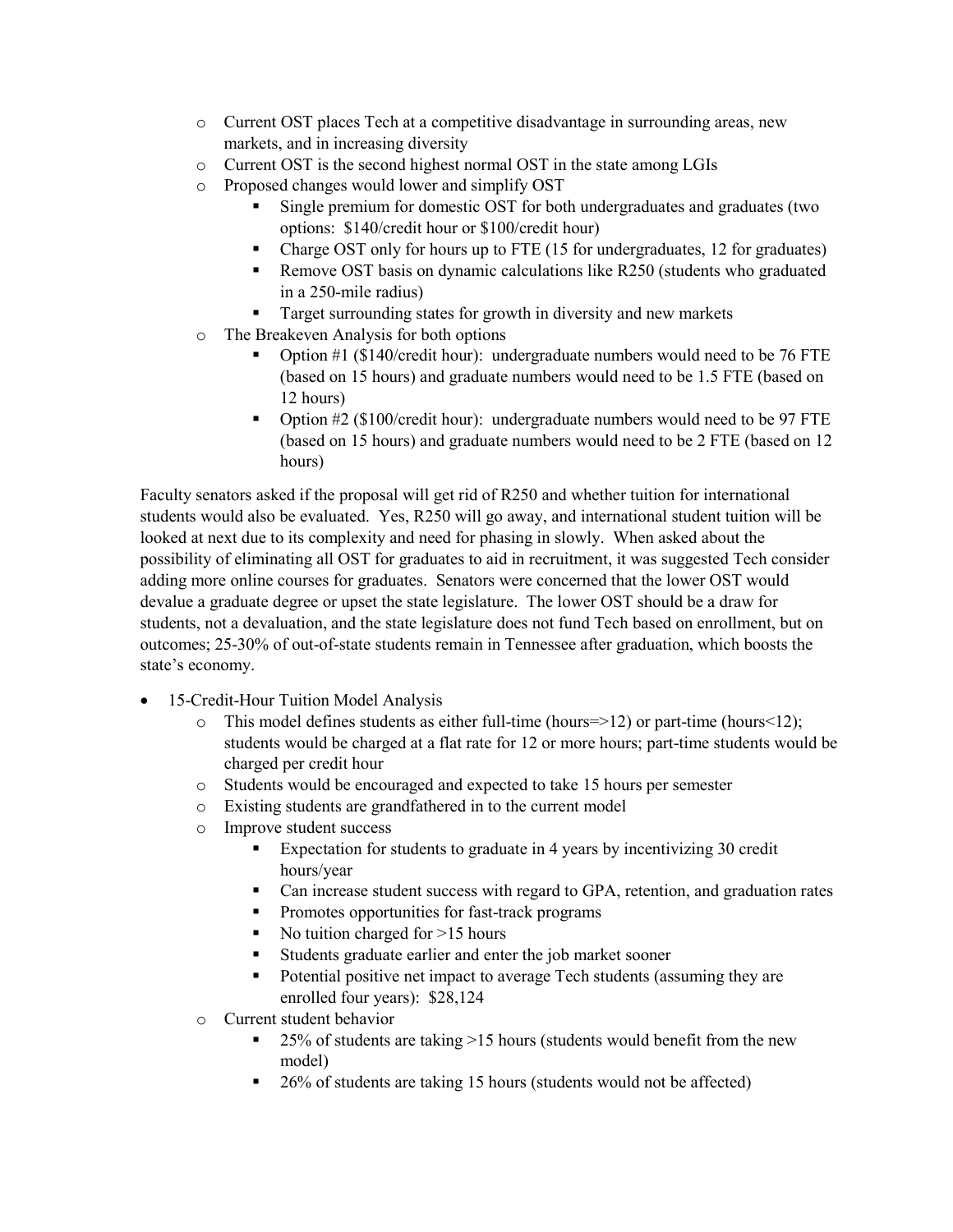- 49% of students are taking 12-14 hours (the new model would incentivize the students to increase to 15 hours per semester)
- o Student considerations
	- Increasing course load could present barriers to part-time employment
	- Summer school course load could decrease
	- Short-term financial impact: increased per semester, but a potentially offset with summer savings
	- Long-term financial impact: enter job market earlier (by 1 semester)
- o University considerations
	- Potential revenue increases in Fall/Spring (estimated at 3%)
	- Potential revenue decrease in Summer (estimated at 40-100%)
	- **Possibly offer a last-dollar scholarship (Tech Promise) to students in need to** bridge the gap of financial aid at 12- and 15-hour student loads (Pell and HOPE eligible)
	- Must ensure courses and faculty are available for all to enroll in 15 hours per semester
	- Must advise all students to enroll in at least 15 hours
	- Recruitment must increase new student enrollment to maintain and increase student body
	- Students will graduate at a faster rate, so enrollment must increase to reach Tech's goal of 12,000 by 2025
	- The UT system has already adopted this model and THEC is in favor of this model; UT did experience increased 4-year graduation rates
	- Revenue projections will be unpredictable for several years; a conservative approach to budgeting and using revenues is recommended until patterns are established and historical data can be compiled

# **Faculty Concerns and Suggestions Regarding the Tuition Model**

- o Have you considered why the 12-hour students are taking only 12?
- o What if assumptions are not right? Provost Bruce shared that research shows student do change their behavior and that academic performance goes up with increased hours (to a point), especially in underrepresented students
- o How will the faculty absorb teaching extra classes every year? Will there be space?
- o Have you considered ballooning charges for retaking classes?
- o Won't we be less competitive to parents looking at first-year costs?
- o Would seniors limited to 12 hours due to teaching and residencies be at a financial disadvantage? They will have already seen some savings earlier.
- o Students working full-time and freshmen with poor time management will be impacted negatively.
- $\circ$  This is essentially a tuition increase for 49% of our students how will we attract more students?
- o Seek input from students beyond SGA to get a clear picture of interest/impact.
- o Variables such as cost-of-living and students who need to work make analysis difficult, as does the unpredictability of the potential summer school impact.
- $\circ$  Advising should not be based on a business/money issue consider waiving the rule of 15 hours for hardships in case the assumptions are wrong.
- o Present both the positive and negative potential impacts to summer school for a transparent analysis of this model.